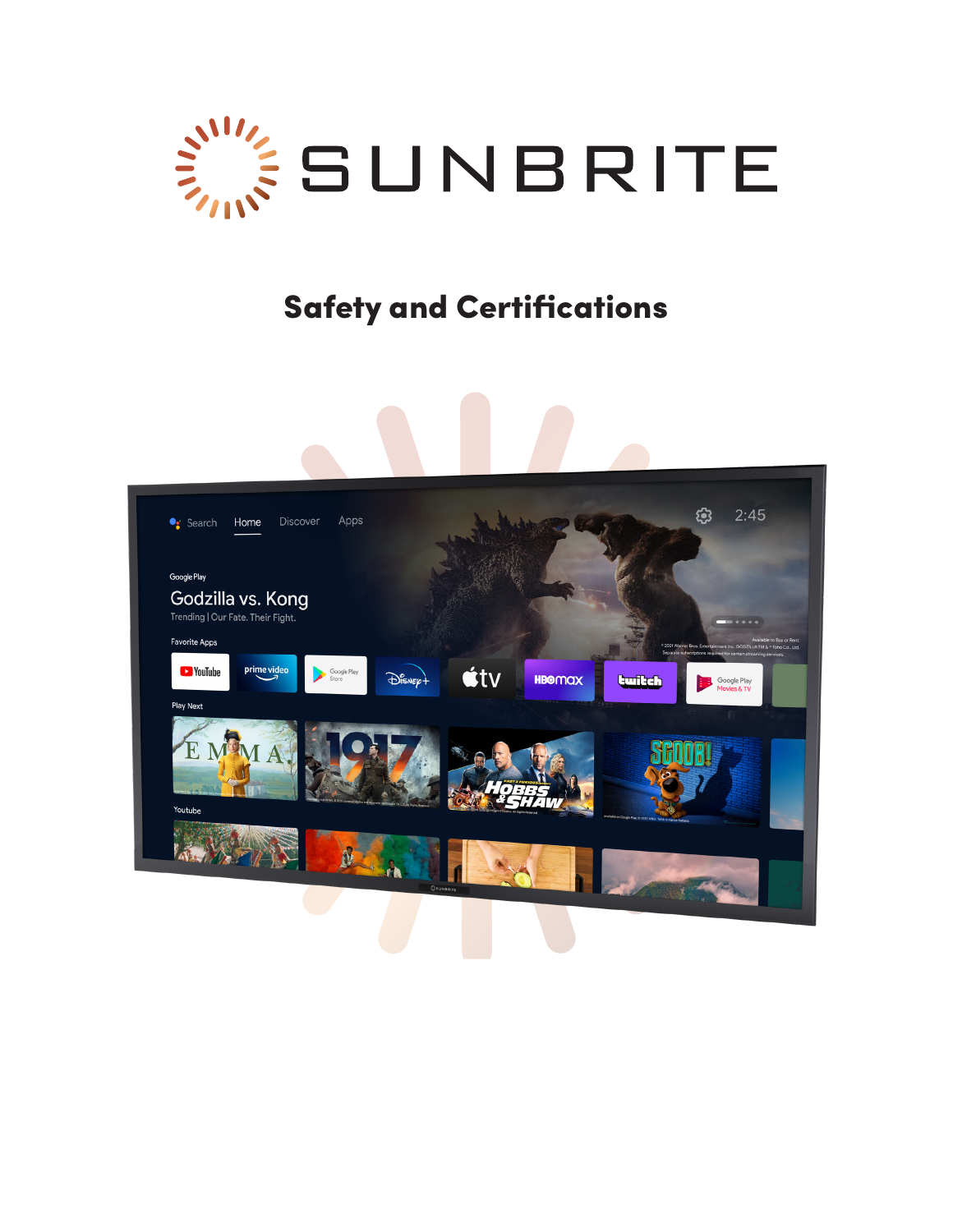## **Dear Valued Customer:**

Thank you for choosing SunBrite. We're honored that you've chosen us to be a part of your outdoor experience.

At SunBrite, we've been developing and building the finest outdoor TVs since 2005 with the singular goal of delivering the best possible outdoor experience—to bring people together to share in the latest sports and entertainment while also enjoying all that the outdoors have to offer.

To ensure you receive the latest updates from SunBrite, please register your TV at this web address:

www.sunbritetv.com/support/product-support/product-registration

If, for any reason, you are not completely satisfied with your SunBrite TV, please let us know. Your experience is of the utmost importance to us, and we don't take it lightly. Reach our team of experts Monday through Friday from 9:00 am – 6:00 pm Eastern at 866-357-8688.

Again, thank you for choosing a SunBrite premium outdoor television. We know you had options, and we're grateful you chose us to help you create new experiences with your friends and family.

—The SunBrite Team

## Recycling

SunBriteTV operates a free mailback recycling program for consumers.

For more information on how to recycle your TV, please visit https://www.sunbritetv.com/support/recycling-programs or contact customer service at 866.357.8688.



## CAUTION: TO PREVENT ELECTRIC SHOCK, MATCH WIDE BLADE OF PLUG TO WIDE SLOT, FULLY INSERT.

WARNING: FCC Regulations state that any unauthorized changes of modifications to this equipment not expressly approved by the manufacturer could void the user's authority to operate this equipment.

CAUTION: This product satisfies FCC regulations when shielded cables and connectors are used to connect the unit to other equipment. To prevent electromagnetic interference with electric appliances such as radios and televisions, use shielded cables and connectors for connections.

CAUTION: THE POWER SUPPLY CORD IS THE MAIN DISCONNECT DEVICE; ENSURE THAT THE SOCKET-OUTLET IS LOCATED/INSTALLED NEAR THE EQUIPMENT AND IS EASILY ACCESSIBLE.

CAUTION: Only plug this device into a system that has ground flow current interruption (GFCI) and a residual protective device (RCD) with a rating of 30 mA or lower. The rated current for the power system must not exceed 20 A.

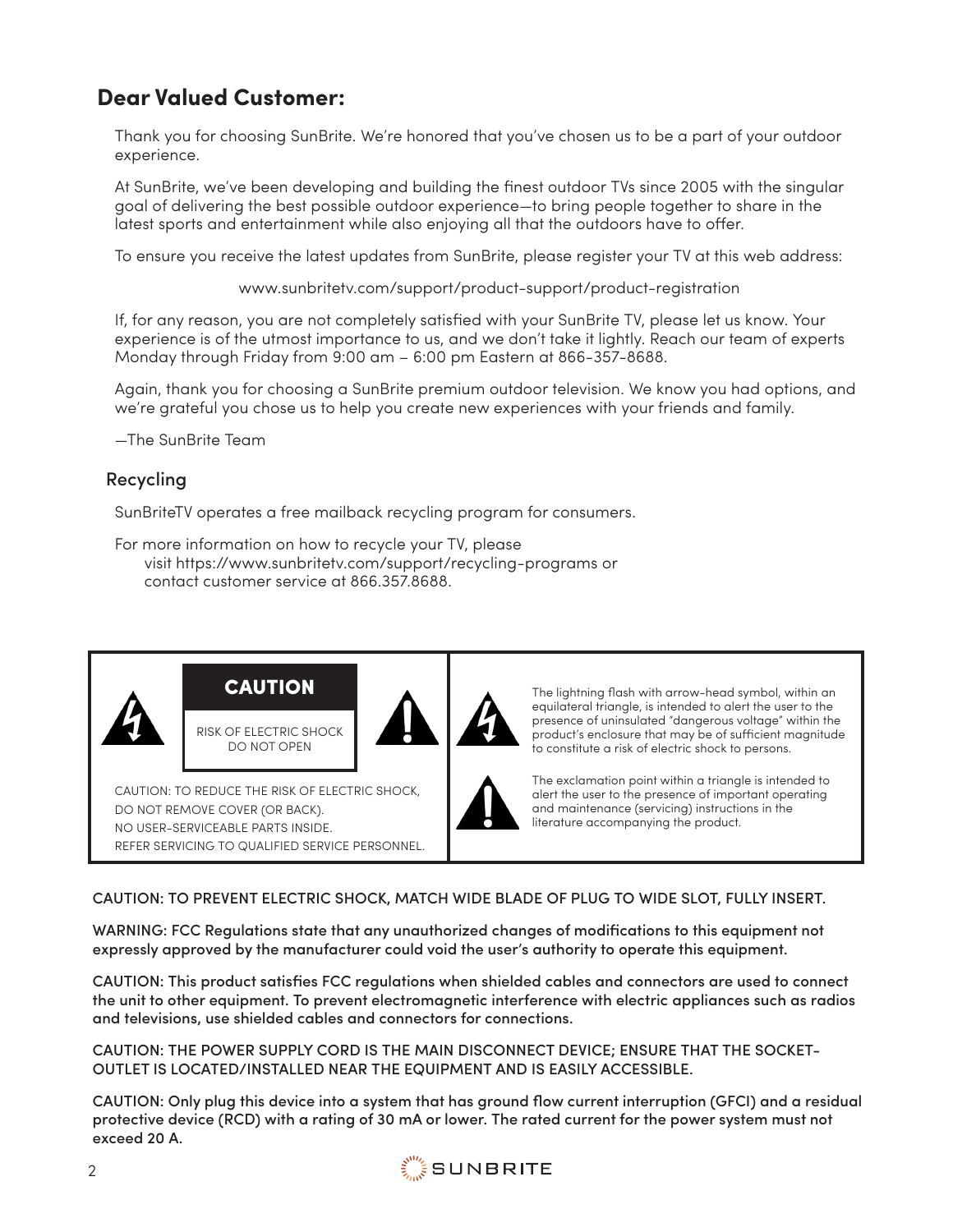## INFORMATION:

This equipment has been tested and found to comply with the limits for a Class B digital device, pursuant to Part 12 of the FCC Rules. These limits are designed to provide reasonable protection against harmful interference in a residential installation. This equipment generates, uses, and can radiate radio frequency energy and, if not installed and used in accordance with the instructions, may cause harmful interference to radio communications. However, there is no guarantee that interference will not occur in a particular installation. If this equipment does cause harmful interference to radio or television reception, which can be determined by turning the equipment off and on, the user is encouraged to try to correct the interference by one or more of the following measures:

- Reorient or relocate the receiving antenna
- Increase the separation between the equipment and receiver.
- Connect the equipment into an outlet on a circuit different from that to which the receiver is connected.

Consult the dealer or an experienced technician for help.

## FCC Compliance Statement

This device complies with part 15 of the FCC Rules. Operation is subject to the following two conditions: (1) This device may not cause harmful interference, and (2) this device must accept any interference received, including interference that may cause undesired operation.

Important: Any changes or modifications not expressly approved by the party responsible for compliance could void the user's authority to operate the equipment.

FCC Radiation Exposure Statement: This equipment complies with FCC radiation exposure limits set forth for an uncontrolled environment. This equipment should be installed and operated with minimum distance 20 cm between the radiator and your body.

## Industry Canada Statement

This Class B digital apparatus complies with CAN ICES-003(B)/ NMB-3(B)

Important: Any changes or modifications not expressly approved by the party responsible for compliance could void the user's authority to operate the equipment.

IC Radiation Exposure Statement: This device complies with IC RSS-210 rules; Operation is subject to the following two conditions:

(1) This device may not cause harmful interference, and (2) this device must accept interference received, including interference that may cause undesired operation.

## Important Safety Instructions

This product has been engineered and manufactured with the highest priority on safety. However, improper use can result in electric shock, fire, and/or damage to the unit. To prevent danger and prolong the service life of your SunBrite, observe the following instructions when installing, operating, and cleaning.

- Read and follow these instructions.
- Keep these instructions for future reference.

#### Notes to the Installer

Article 810 of the US National Electrical Code, ANSI/NFPA 70, provides information with regard to proper grounding of the mast and supporting structure, grounding of the lead-in wire to an antenna discharge unit, size of grounding conductors, location of antenna-discharge unit, connection to grounding electrodes, and requirements for the grounding electrode.

Article 820 of the US National Electrical Code provides guidelines for proper grounding and, in particular, specifies that the cable ground shall be connected to the grounding system of the building, as close to the point of cable entry as practical.

If an outside antenna is connected to the television equipment, be sure the antenna system is grounded to provide some protection against voltage surges and built-up static charges.

Do not touch the controls other than as described in the operating instructions. Improper adjustments of controls not described in the instructions can cause damage, which can require extensive repair work by a qualified technician.

#### Installation

Contact a professional installer if you have any doubts about your ability to safely mount your television.

- Ensure that the wall or ceiling where you are mounting the television is appropriate. Some mounts are not designed to be mounted to walls and ceilings with steel studs or cinder block construction. If you are unsure, contact a professional installer.
- Ensure the screws used to attach the TV seat at least 15mm into the TV's casing.

Only use attachments and accessories specified by the manufacturer.

- Do not place the product on an unstable cart, stand, or table.
- When moving the TV by cart, use caution to avoid a tip-over.
- When mounting the TV on a wall or ceiling, install the product according to the method recommended by the manufacturer.

Carrying the television requires at least two people.

• When transporting the TV, do not put pressure on the display. Carry the TV by holding the casing with both hands.

All televisions must be installed according to the manufacturer's recommendations. Televisions that are inappropriately situated on dressers, bookcases, shelves, desks, speakers, chests, carts, etc., may fall over, resulting in injury.

- Never allow children to climb on or play on the television or the furniture on which the television is placed.
- Never place a television on furniture that can easily be used as steps, such as a chest of drawers.
- Install the television where it cannot be pushed, pulled over or knocked down.

Many new television buyers move their older CRT televisions into a secondary room after the purchase of a flat-panel television. Take special care in the placement of older CRT televisions.

- Always place your older CRT televisions on furniture that is sturdy and appropriate for its size and weight.
- Ensure your older CRT television does not hang over the edge of your furniture.

Do not mount SunBrite near a motor or transformer where strong magnetism is generated as this distorts the image and color.

#### Power

SunBrite must operate from the power source indicated on the specification label.

- If you are not sure of the type of power supply used in your home, consult your dealer or power company.
- When using the TV outdoors, you must use a GFI-protected AC outlet with an "in-use" waterproof cover.

Keep the power cord safe.

- Do not defeat the safety purpose of the polarized or grounding-type plug. If the provided plug does not fit into your outlet, consult an electrician to replace obsolete outlet.
- Check that the cords are well seated.
- Route the cord so that people cannot step on or trip over it.
- Protect the power cord from being pinched, particularly where it enters the wall or unit. Do not place the cord under the TV set or other heavy items.
- Unplug this apparatus during lightning storms or when unused for long periods of time.

Do not overload wall outlets, extension cords, or integral convenience receptacles.

Do not display a still picture for a long time, as this can cause an afterimage to burn in to the screen.